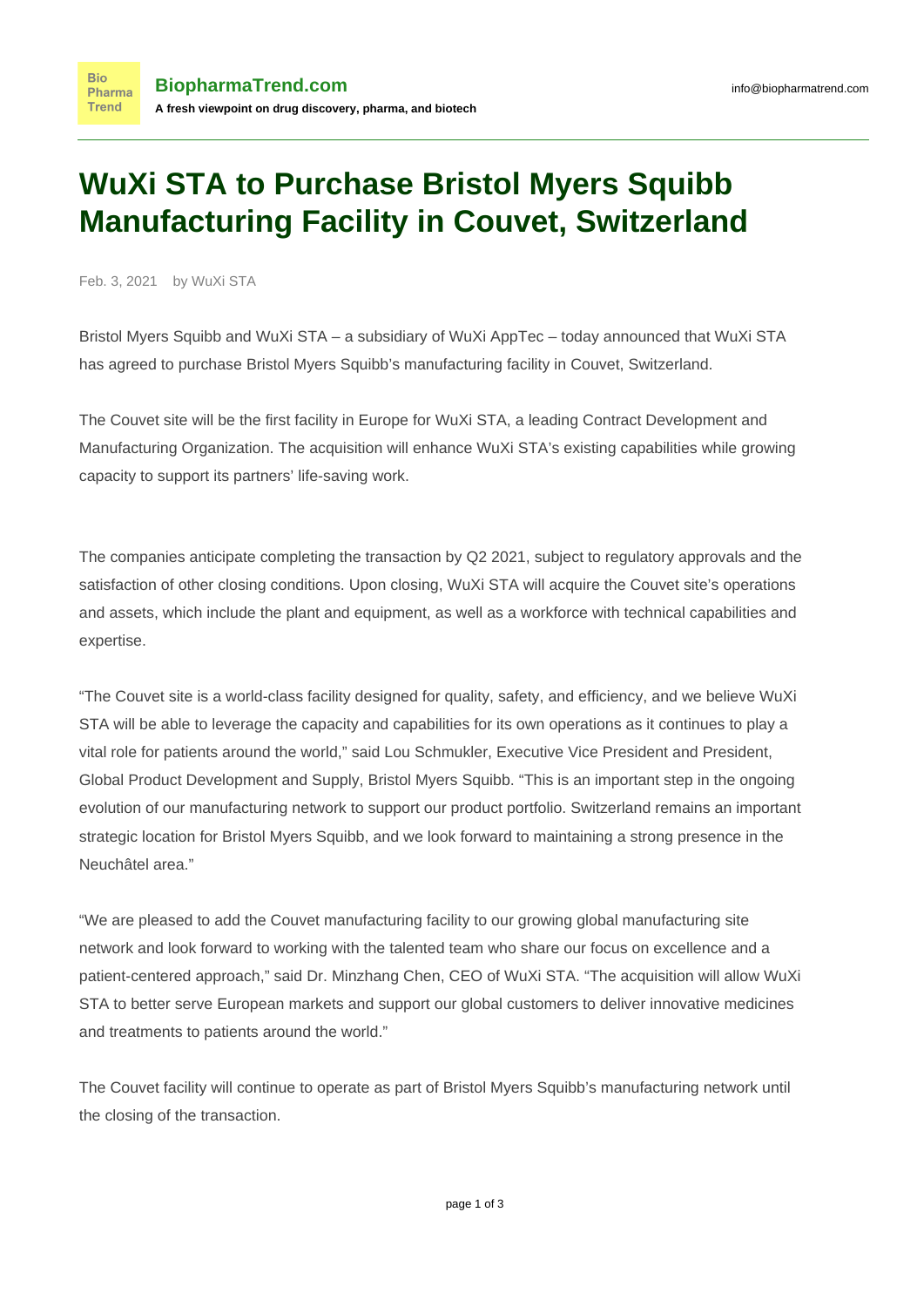-ENDS -

### **About the Couvet Facility**

The Couvet site is located in the canton of Neuchâtel, Switzerland. The site is a state-of-the-art manufacturing facility with commercial-scale production capacity for capsule and tablet dosage forms. The facility was designed with industry leading energy efficiency and environmental standards and was constructed to accommodate future growth.

## **About Bristol Myers Squibb**

Bristol Myers Squibb is a global biopharmaceutical company whose mission is to discover, develop and deliver innovative medicines that help patients prevail over serious diseases. For more information about Bristol Myers Squibb, visit us at BMS.com or follow us on LinkedIn, Twitter, YouTube, Facebook, and Instagram.

# **About WuXi STA**

WuXi STA, a subsidiary of WuXi AppTec, is a leading pharmaceutical development and manufacturing capability and technology platform company serving the life sciences industry, with global operations. As a premier Contract Development and Manufacturing Organization (CDMO), WuXi STA offers our worldwide partners efficient, flexible and high-quality solutions for integrated CMC (Chemical, Manufacturing, and Control) solutions from preclinical to commercial uses. For more information, please visit: and follow us on LinkedIn.

# **About WuXi AppTec**

WuXi AppTec provides a broad portfolio of R&D and manufacturing services that enable companies in the pharmaceutical, biotech and medical device industries worldwide to advance discoveries and deliver